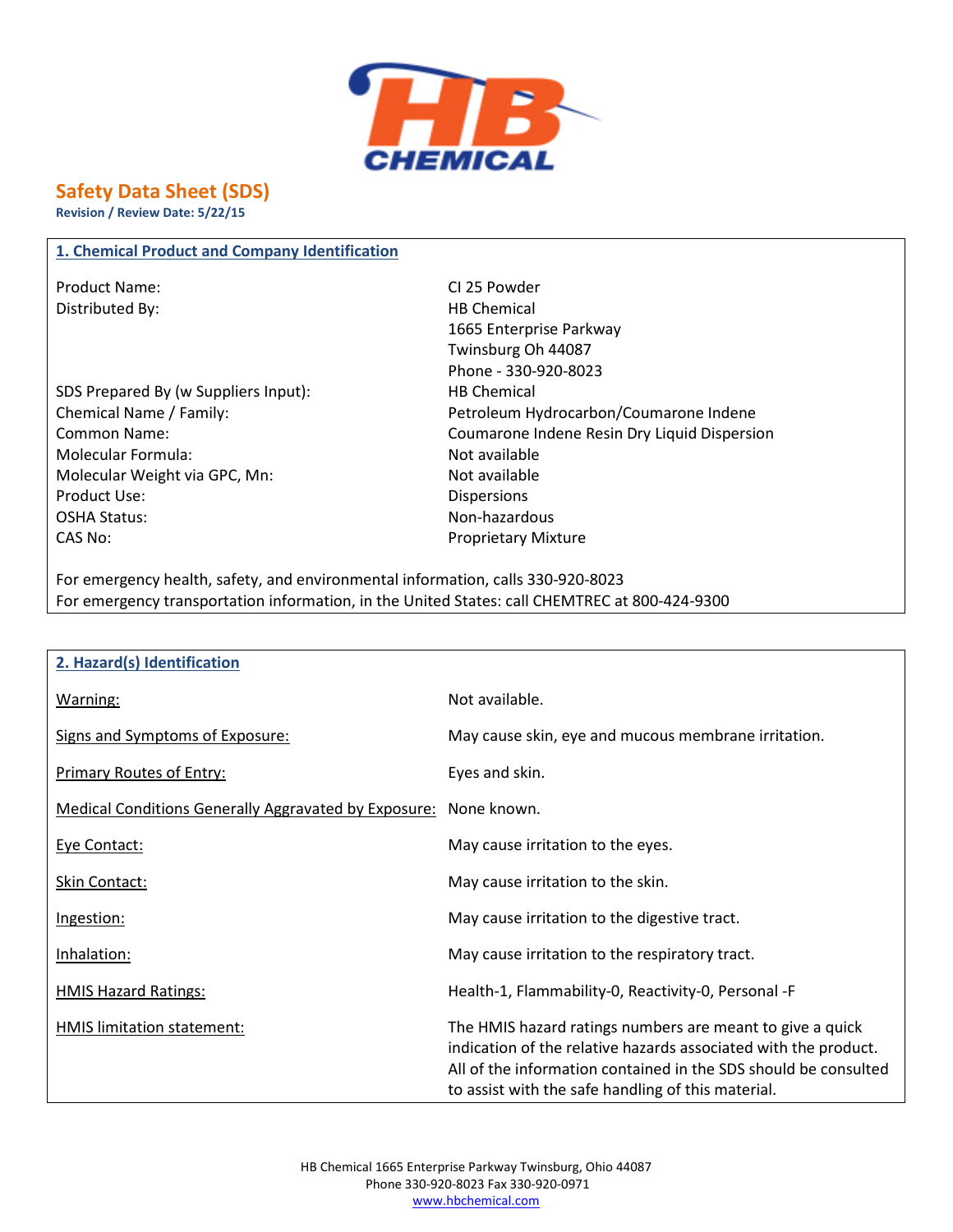Principal Hazardous Components: OSHA Regulation 29CFR1910.1000 requires the following PEL Limits: 5 mg/m3 Respirable Dust The ACGIH recommends the following Occupational Exposure Limit: 5 mg/m3 Respirable Dust

| 3. Composition / Information on Ingredients |                                  |                            |
|---------------------------------------------|----------------------------------|----------------------------|
| Weight Percent / Typical                    | Component Identity               | <b>CAS Registry Number</b> |
| $< 0.05\%$                                  | Naphthalene                      | $91 - 20 - 3$              |
| 60-90%                                      | Coumarone Indene Resin           | 63393-89-5/68132-02-5      |
| 10-40%                                      | <b>Hydrated Amorphous Silica</b> | 7631-86-9                  |

| <b>4. First Aid Measures</b> |                                                                                                                       |
|------------------------------|-----------------------------------------------------------------------------------------------------------------------|
| Inhalation:                  | Remove victim to fresh air and provide oxygen if breathing is<br>difficult.                                           |
| Eyes:                        | Flush eyes with copious quantities of water while holding<br>eyelids open. If irritation persists, consult physician. |
| Skin:                        | Wash skin with soapy water. Use emollient skin creams. If<br>irritation persists call a physician.                    |
| Ingestion:                   | Do not induce vomiting. Get medical attention.                                                                        |

| <b>5. Fire-Fighting Measures</b>         |                                                                                                           |
|------------------------------------------|-----------------------------------------------------------------------------------------------------------|
| Suitable Extinguishing Media:            | Water Spray, Dry Chemical, C02, Foam                                                                      |
| <b>Special Fire Fighting Procedures:</b> | Do not enter confined fire space without proper protective<br>equipment, including a NIOSH approved SCBA. |
| Hazardous Combustion Products:           | Oxides of Carbon.                                                                                         |
| Unusual fire and explosion hazards:      | None known.                                                                                               |

| <b>6. Accidental Release Measures</b>          |                                                                                                                                                            |
|------------------------------------------------|------------------------------------------------------------------------------------------------------------------------------------------------------------|
| Steps to be taken in case material is spilled: | Eliminate sources of ignition. Recover and reclaim large<br>quantities. Collect small amounts with suitable absorbent and<br>place in sealable containers. |
| Environmental Disposal Information:            | Keep out of sewers and other public water systems.                                                                                                         |
| Waste Disposal:                                | Reclaim or dispose of in accordance with local, state and federal<br>regulations.                                                                          |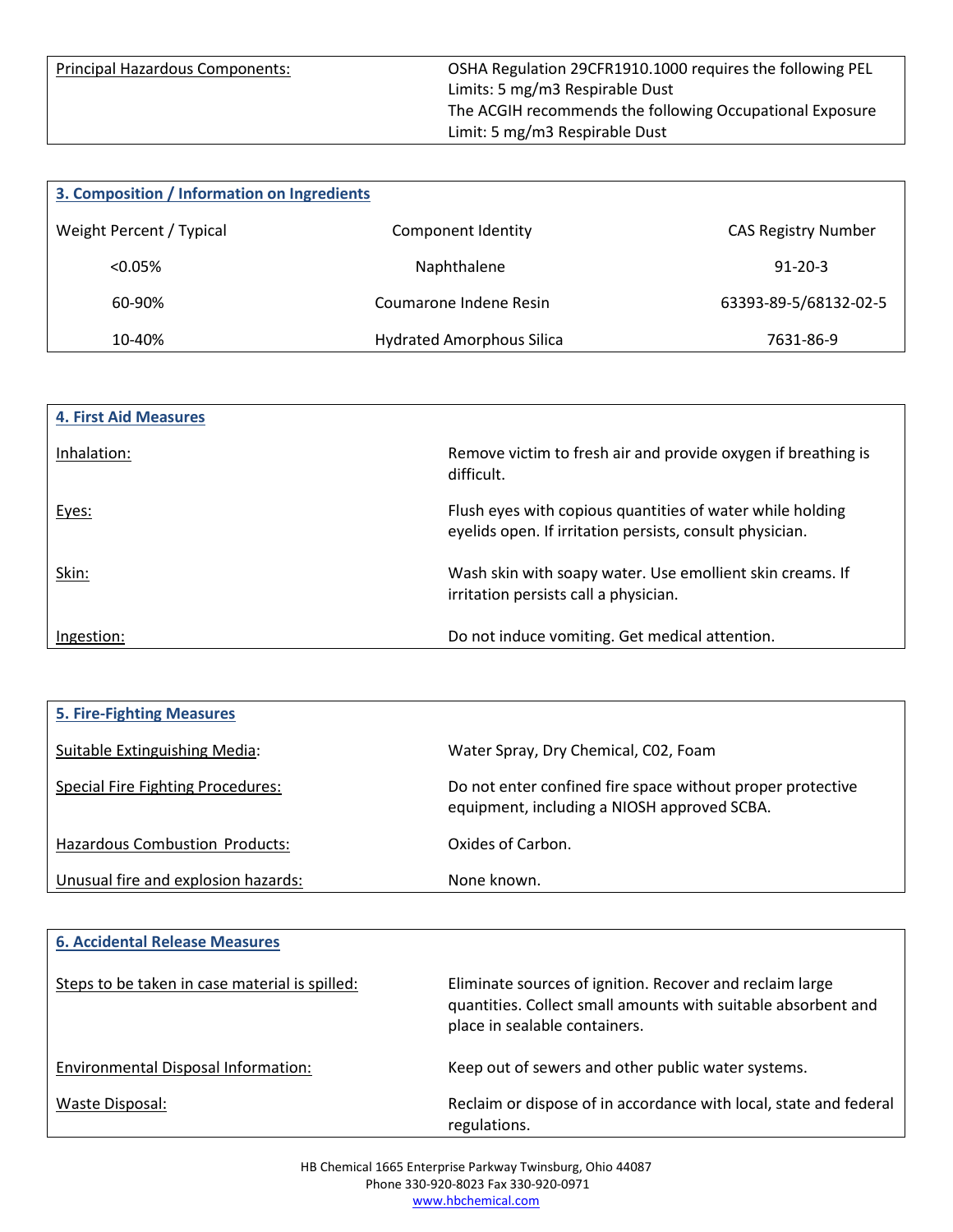| 7. Handling and Storage              |                                                                                                                                                                                                       |
|--------------------------------------|-------------------------------------------------------------------------------------------------------------------------------------------------------------------------------------------------------|
| <b>Empty Containers:</b>             | Do not reuse container.                                                                                                                                                                               |
| Precautions to be taken in handling: | Eliminate ignition sources, use explosion proof equipment.<br>Wash with soap and water before eating, drinking, smoking or<br>using toilet facilities. Launder contaminated clothing before<br>reuse. |
| Storage:                             | Keep containers tightly closed in a dry, cool and well-ventilated<br>place.                                                                                                                           |

| 8. Exposure Controls / Personal Protection |                                                                                                                             |
|--------------------------------------------|-----------------------------------------------------------------------------------------------------------------------------|
| <b>Exposure Controls:</b>                  | Not available.                                                                                                              |
| <b>Respiratory Protection:</b>             | NIOSH approved organic vapor respirator in accordance with 29<br>CFR 1910.134 if recommended PEL is exceeded.               |
| Ventilation:                               | Provide explosion proof ventilation as required to control vapor<br>levels.                                                 |
| Hand protection:                           | Rubber, neoprene if splashing is a problem.                                                                                 |
| <b>Eye Protection:</b>                     | Safety glasses and a face shield if splashing is a problem.                                                                 |
| Skin and Body Protection:                  | Wear other protective equipment as required to minimize skin<br>contact.                                                    |
| <b>Other Precautions:</b>                  | Wash with soap and water before eating, drinking or using toilet<br>facilities. Launder contaminated clothing before reuse. |
| Decontamination Facilities:                | Eye wash facilities.                                                                                                        |

| <b>9. Physical and Chemical Properties</b> |                         |
|--------------------------------------------|-------------------------|
| <b>Physical Form:</b>                      | Solid                   |
| Appearance & Odor:                         | Light Gray to Off White |
| <b>Specific Gravity:</b>                   | 1.400                   |
| Softening Point, R&B:                      | $5 - 30$                |
| Solubility in Water:                       | Negligible              |
| Relative density:                          | 1.22                    |
| Flash Point, TAG CC F:                     | >300°F (COC) >121 °C    |
| Percent Volatiles (by weight):             | Not available.          |

HB Chemical 1665 Enterprise Parkway Twinsburg, Ohio 44087 Phone 330-920-8023 Fax 330-920-0971 www.hbchemical.com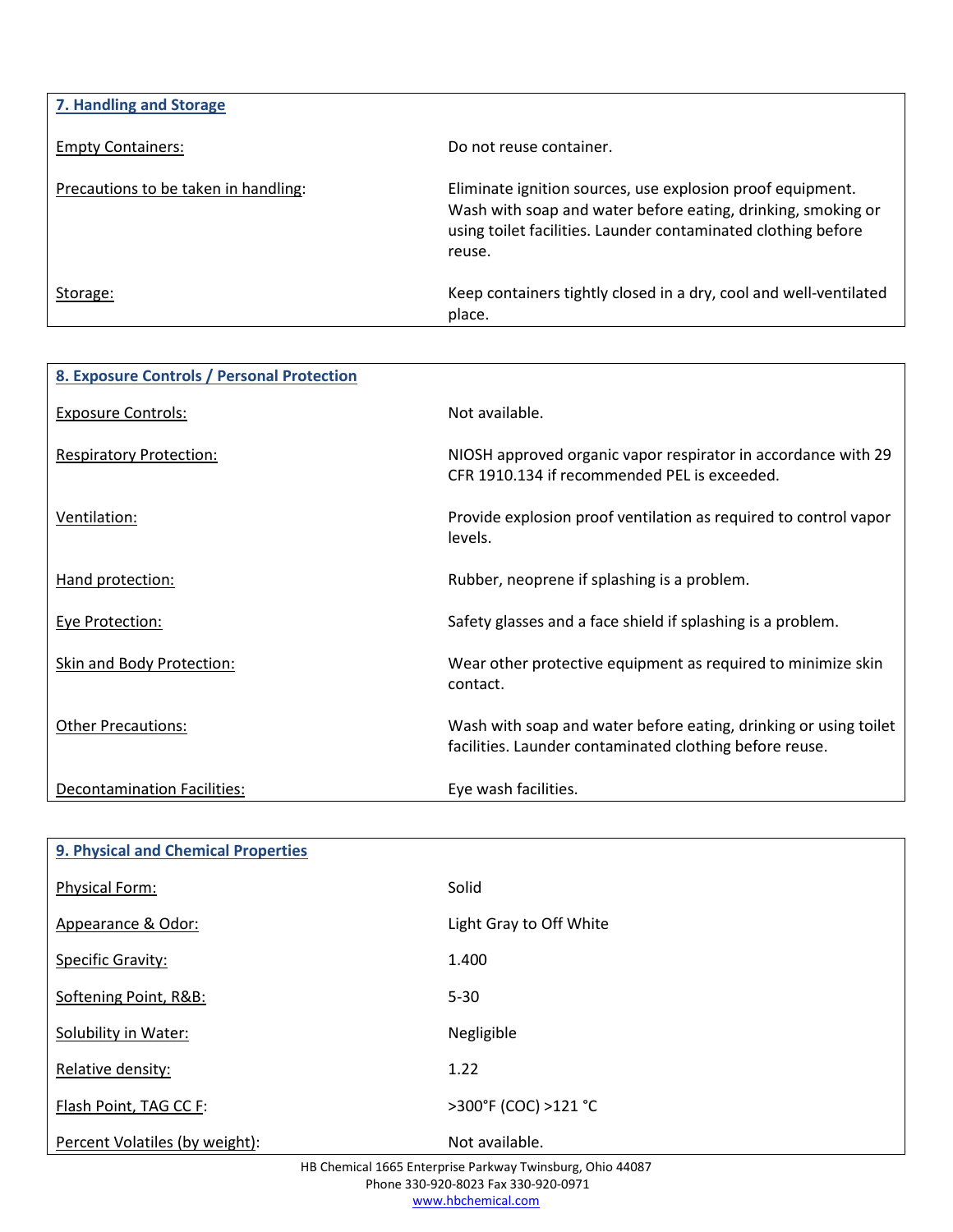| Evaporation Rate (Water $\sim$ I):         | $<$ 1          |
|--------------------------------------------|----------------|
| Vapor Pressure (mm Hg):                    | Not available. |
| Vapor Density (Air ~ I):                   | Not available. |
| Boiling Point (°F) Initial:                | Not available. |
| Auto ignition Temperature, <sup>o</sup> C: | Not available. |
| Flammable Limits, %(V):                    | Not available. |

| 10. Stability and Reactivity             |                                                      |
|------------------------------------------|------------------------------------------------------|
| Stability:                               | This product is stable under normal conditions.      |
| Incompatibility (Materials to Avoid):    | Oxidizers.                                           |
| Conditions to Avoid:                     | Open flames, high temperatures, and direct sunlight. |
| Hazardous Polymerization:                | Will not occur.                                      |
| <b>Hazardous Decomposition Products:</b> | CO, CO <sub>2</sub>                                  |

| 11. Toxicological Information                                                            |                         |
|------------------------------------------------------------------------------------------|-------------------------|
| This mixture is not listed as a carcinogen or potential carcinogen by NTP, IARC or OSHA. |                         |
| OSHA Permissible Exposure Limit:                                                         | 5 mg/m3 Respirable Dust |
| ACGIH Threshold Limit Value:                                                             | 5 mg/m3 Respirable Dust |
|                                                                                          |                         |

## **12. Ecological Information**

This material has not been evaluated for environmental effects.

## **13. Disposal Considerations**

Disposal should be in accordance with applicable regional, national and local laws and regulations.

| <b>14. Transport Information</b>                                    |                |
|---------------------------------------------------------------------|----------------|
| D.O.T. Shipping Name:                                               | Not regulated. |
| Air - ICAO (international Civil Aviation Organization):             | Not regulated. |
| Sea - IMDG (International Maritime Dangerous Goods): Not regulated. |                |